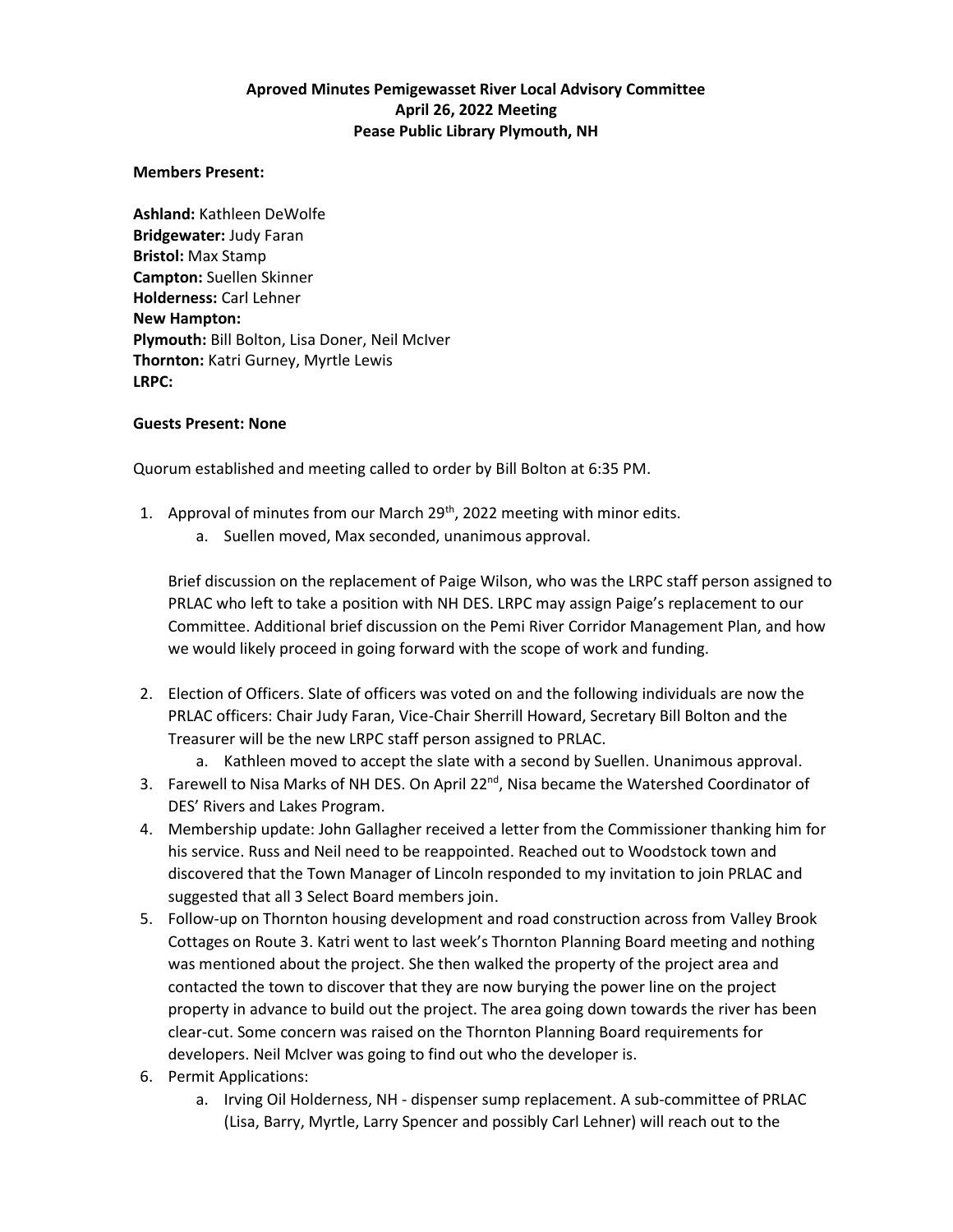engineer and arrange for a site visit. Concern over the periodic flooding of this lowland area was expressed.

- b. 2022-00768: New home at Roma Drive in Thornton. Bill Bolton received the application on 3/31 which was right after our March meeting. Bill received a letter from DES stating project approval for the new home permit application on March 25. We were not given the chance to express our comments to the DES reviewer. Lisa made a motion to authorize the Chair to select a team for those permit applications that would require a response in advance of our next scheduled meetings. Neil seconded. Unanimous vote in favor and the motion passed. Judy Faran related her comments on a visit of the Roma Drive project.
- c. 2022-00999 RR1: CULVERT REPLACEMENT OR REPAIR: state-owned railroad corridor in Thornton, NH at Mile Post P11.46 (Still on DES alerts). Myrtle responded to DES and the project engineer. Myrtle requested notice when DOT was going to start the project so that she can see their process.
- 7. Approval of PRLAC's bylaws:
	- a. Changes to Article II, B. 2. to include insertion of "i.e" before the statement of "water quality, water quantity and aesthetic impact".
	- b. Article V, terms of officers to be extended to 2 years instead of 1.
	- c. Some discussion on quorum and attendance both in-person and virtually, but we resolved to leave the statement of members from 4 Pemi River corridor towns in attendance to constitute a quorum.
	- d. Tracie Sales provided a correction to our outdated use of "New Hampshire Office of Energy and Planning". The correct name is now "Office of Strategic Initiatives within the NH Department of Business and Economic Affairs".
	- e. Suellen moved to adopt the PRLAC Bylaws as amended, Katri seconded and motion passed unanimously.
- 8. Other items…
	- a. Received notification/application from Greg DiSanto regarding a Bridgewater project of minimal impact that would benefit the restoration of Woodman's Brook in Bridgewater. This 1,500 foot project would be on John Martin's property. The project design would slow the flow of Woodman Brook and reduce any sediment introduction into the Pemi and increase fish and invertebrate habitat.
	- b. Bylaws update discussion:
	- c. Announcement of the upcoming May 24<sup>th</sup> in-person Source Water Protection Conference at the Army National Training Complex in Pembroke, and a May 25<sup>th</sup> virtual event.
	- d. Tyson, Myrtle and Katri working with the Thornton Conservation Commission on a tree planting event along the Pemi and a tributary in Thornton during a mid-May event that will be hosted by the Merrimack River Watershed Council.
	- e. Max Stamp wondered if Eversource had responded to the transmission line crossovers. This was in reference to the concerns that Max described during our March meeting, where he specifically wondered why Eversource won't allow vegetation and 20' trees to grow from the pole to the river's edge and thus stabilize the river bank. He further stated that Eversource maintained a long-term practice of mowing to the river's edge. Since they hadn't yet responded to this inquiry, Myrtle will be contacting GZA to request a response.